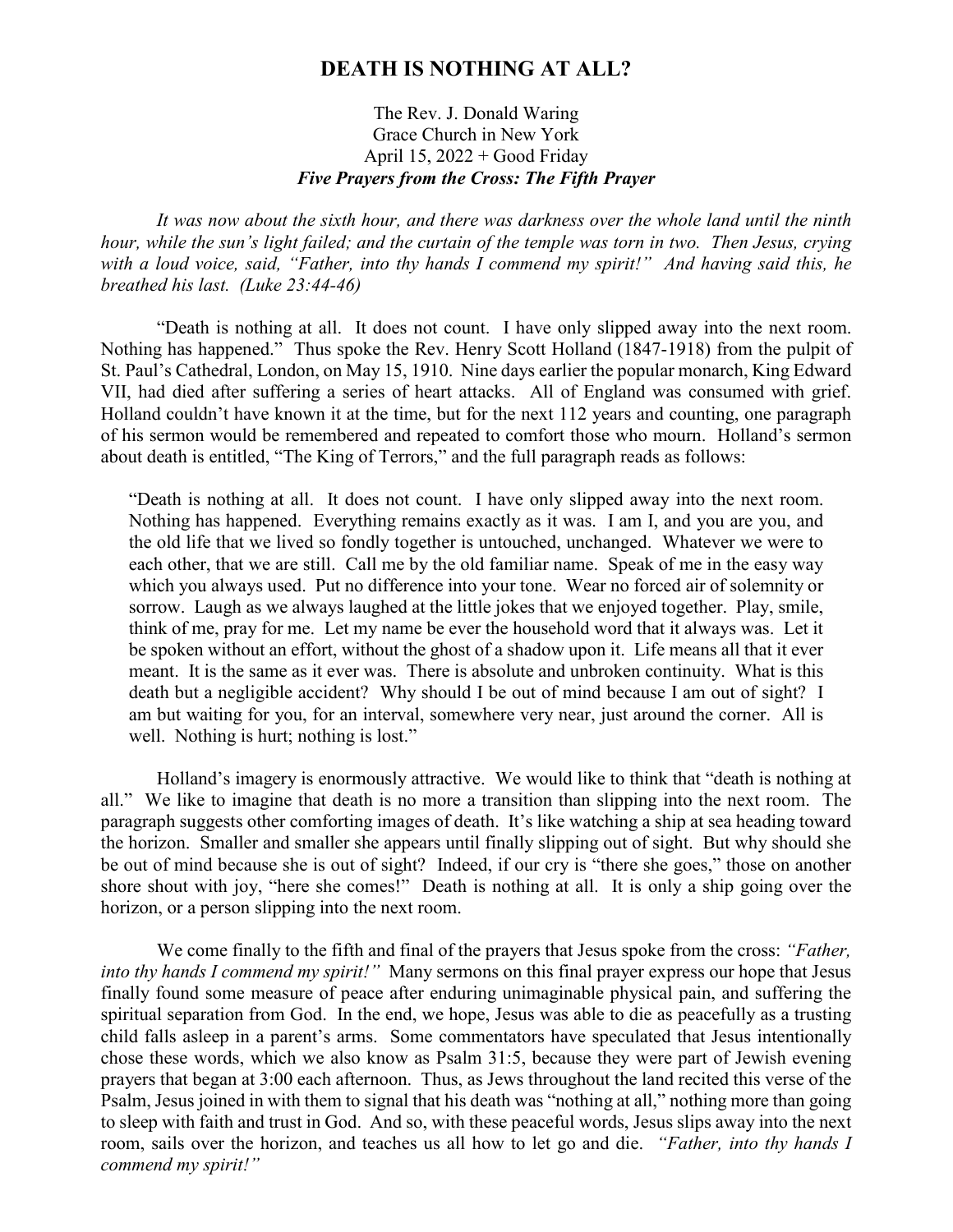I'm sorry, but no. The more we look at the wider context of the fifth prayer from the cross, the less comfortable we should be with any gentle, lovely interpretation. For one thing, Jesus did not pray his final words in the barely audible tones you would expect from a dying person, or one reciting evening prayers, or one drifting off to sleep. Rather, he said them *"crying with a loud voice,"* as Luke records. The Gospel of Mark is even more at odds with the notion of a peaceful passing. Mark's Greek verb here is best translated, "to scream." Note also other signs that challenge the notion of Jesus' slipping away to a heavenly slumber. The veil of the temple was torn in two, the sun's light failed at midday, and darkness fell over the whole land. The darkness is death itself, which seeks to annihilate Jesus and all life. It is the last enemy to be destroyed (1 Cor. 15:26). So Jesus cried out, even screamed into death's dark abyss, *"Father, into thy hands I commend my spirit!"* 

To be sure, Henry Scott Holland has been quoted out of context. His familiar words are but one paragraph of a very long sermon in which he explored several attitudes – and finally a Christian attitude – towards death, the king of terrors. Other words from different authors might be closer to the mind of Jesus in his final prayer. I think of the popular poem that Dylan Thomas wrote, some say while keeping vigil with his dying father: *Do not go gentle into that good night. Rage, rage against the dying of the light.* I think of a frequently quoted passage near the end of Herman Melville's great novel, Moby Dick. Captain Ahab has devoted his life to hunting the Great Whale, symbolic of death itself. In the end he is losing, yet still he shouts, *"Towards thee I roll, thou all-destroying but unconquering whale; to the last I grapple with thee; from hell's heart I stab at thee; for hate's sake I spit my last breath at thee!"* We might recall the defiant words from the Burial Office in the Book of Common Prayer: *"All we go down to the dust; yet even at the grave we make our song: Alleluia, alleluia, alleluia."* 

Have you ever ridden a large roller coaster? If you have, you know that going over the crest is a terrifying thing. Some riders lose their voice, close their eyes, and cower in fear as the descent begins. But others spread their arms wide, open their eyes, and shout defiantly for the duration of the plunge. The final prayer of Jesus was like those who scream as they go down to the dust. For Jesus, the faith in God that was removed from him is now restored. At this moment, armed with a defiant shout of praise, the King of Love stabs back at the King of Terrors. With arms spread wide, he hurtles into hell's heart crying with a loud voice his solidarity with his heavenly Father. With his last breath the Mighty Victim spits a Psalm of faith at Satan and all the spiritual forces of wickedness that rebel against God.

He descended into hell. This article of the Apostles' Creed has always lived in the margins of Christian thinking. Some have tried to do away with the whole idea of Christ's descent into hell, others haven't known what to make of it. The Scriptural support is under-whelming. The imagery is perhaps too graphic for modern minds. Nevertheless, the teaching has persisted that between his death and resurrection, Jesus undertook what has come to be called "the harrowing of hell." Jesus raided the realm of the dead, rescued those who languished therein, and then "closed the yawning gates of hell," as the Easter hymn puts it. When Jesus died he cried with a loud voice, *"Father, into thy hands I commend my Spirit."* Yes, his final prayer may have been a shout of victory and faith. But let's not forget that they were words of anguish, too. It was no lovely, gentle passing.

On Good Friday I often think about my mother. Growing up as a preacher's kid, it was expected that we would all attend church on Good Friday: Dad up in his clergy seat; Mom, my two brothers, and me out in a pew. But a three-hour service was a tough pill to swallow when we were little. Thus, my mother would plot a strategic moment when we would slip away to the outdoors. We would cross Main Street to the East Orange Diner, which served the best bacon-cheeseburger platter on this side of the heavenly banquet. "There she goes," my father must have thought from his